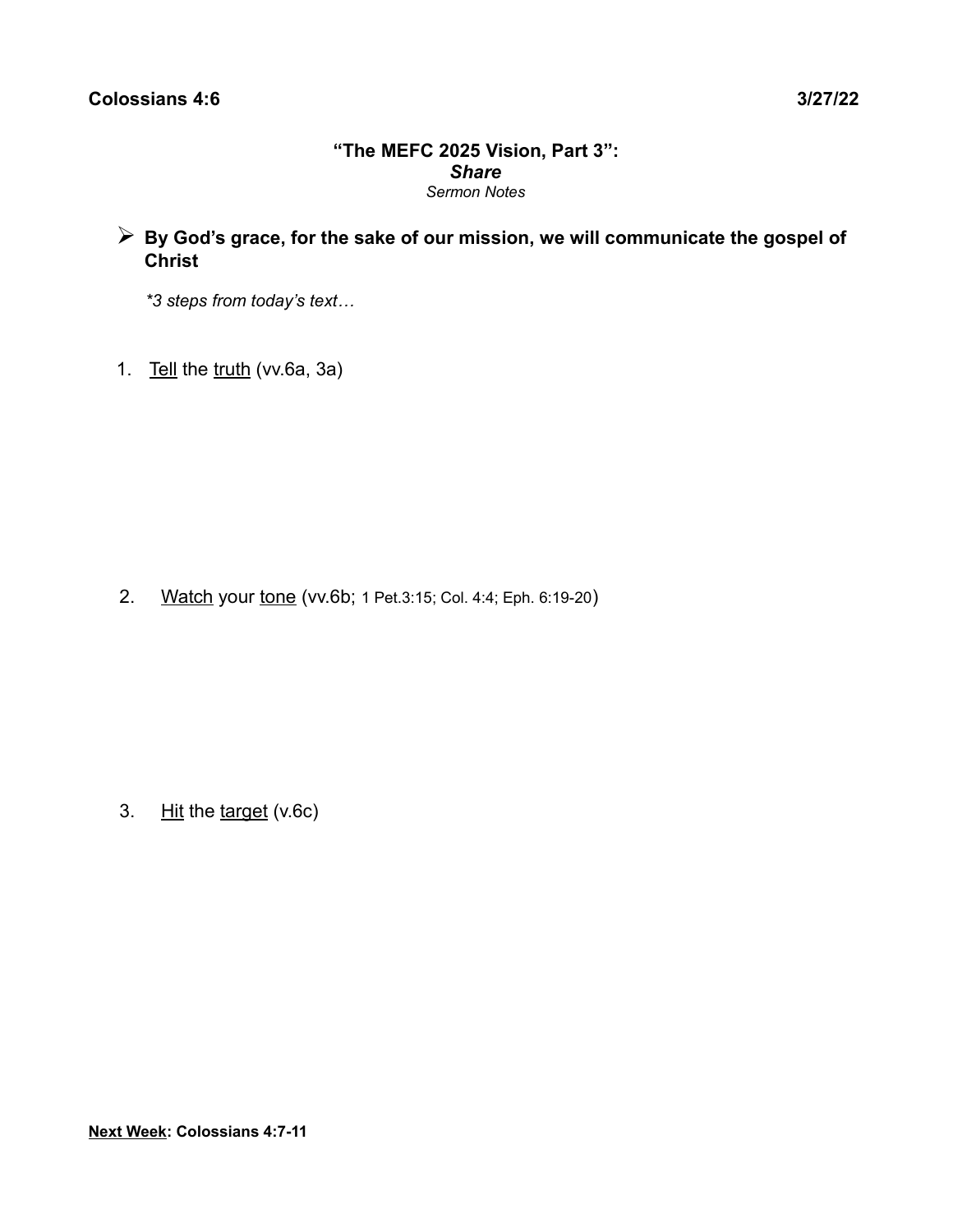# **MEFC Community Group Study Guide**

For the Week of March 27th - April 2nd

# **Getting Started**

1. When was the last time you verbally communicated the message of the gospel to a person who doesn't know the Lord? If you have a story, please share it with the group.

# **Digging Deeper**

2. If everyone in our church shared the gospel with unbelievers as often as you do, how would that go for us? Would we be encouraged or discouraged if your faithfulness in verbalizing the good news of Jesus were the gold standard for our local fellowship? How come?

## **Open your Bible to 1 Corinthians 15:1-5…**

- 3. One of the best places in the New Testament to turn for a brief summary of the gospel message is 1 Corinthians 15:1-5. Based on Paul's summary here, what would you say are the essential truths of a faithful gospel presentation?
- 4. One of the most important ways that we can tell the truth to those considering the claims of Christ is to be certain that we communicate the cost of following Jesus. In what specific ways does Luke 14:25-35 paint a portrait of the *incredible* and *increasing* costs of being a disciple of Christ? Why does the New Testament tend to speak so often of the cost of discipleship? Why do we tend to speak so seldom of the cost of discipleship?
- 5. It's increasingly fashionable today to hate on the concept of "tone" as it relates to the proclamation of the truth. Many believers often speak of those who pay attention to the way the Christian message is proclaimed as the "tone police".<sup>[1](#page-1-0)</sup> They claim it's more the *matter* of the truth that's important, not the *manner* in which it's spoken. Whatever we might call it, the New Testament does in fact have a rather developed practical theology of not just *what* message we preach, but *how* we preach it. Consider Colossians 4:4, 6; 1 Peter 3:15; and Ephesians 6:19-20. There are five different aspects of "tone" in these five verses. Can you spot them? How well do you reflect the apostolic standard here? Where would you say you need the most work?
- 6. Colossians 4:6, Paul has the expectation that believers ought to "know how to answer each person" in the context of our evangelistic conversations with unbelievers. This is a good reminder that no two people on your 'List of 5' are exactly alike. Along the continuum from *hostile* to *peaceable* toward spiritual conversations, where would you place each of the people on your list? What are you learning these days about each of these folks? In what ways are they similar to one another? In what ways are they different?

<span id="page-1-0"></span><sup>1</sup> Ironically, "tone policing" actually has a rather technical usage in the broader culture having to do with ideas closely aligned with critical theory: [https://en.wikipedia.org/wiki/Tone\\_policing](https://en.wikipedia.org/wiki/Tone_policing) .